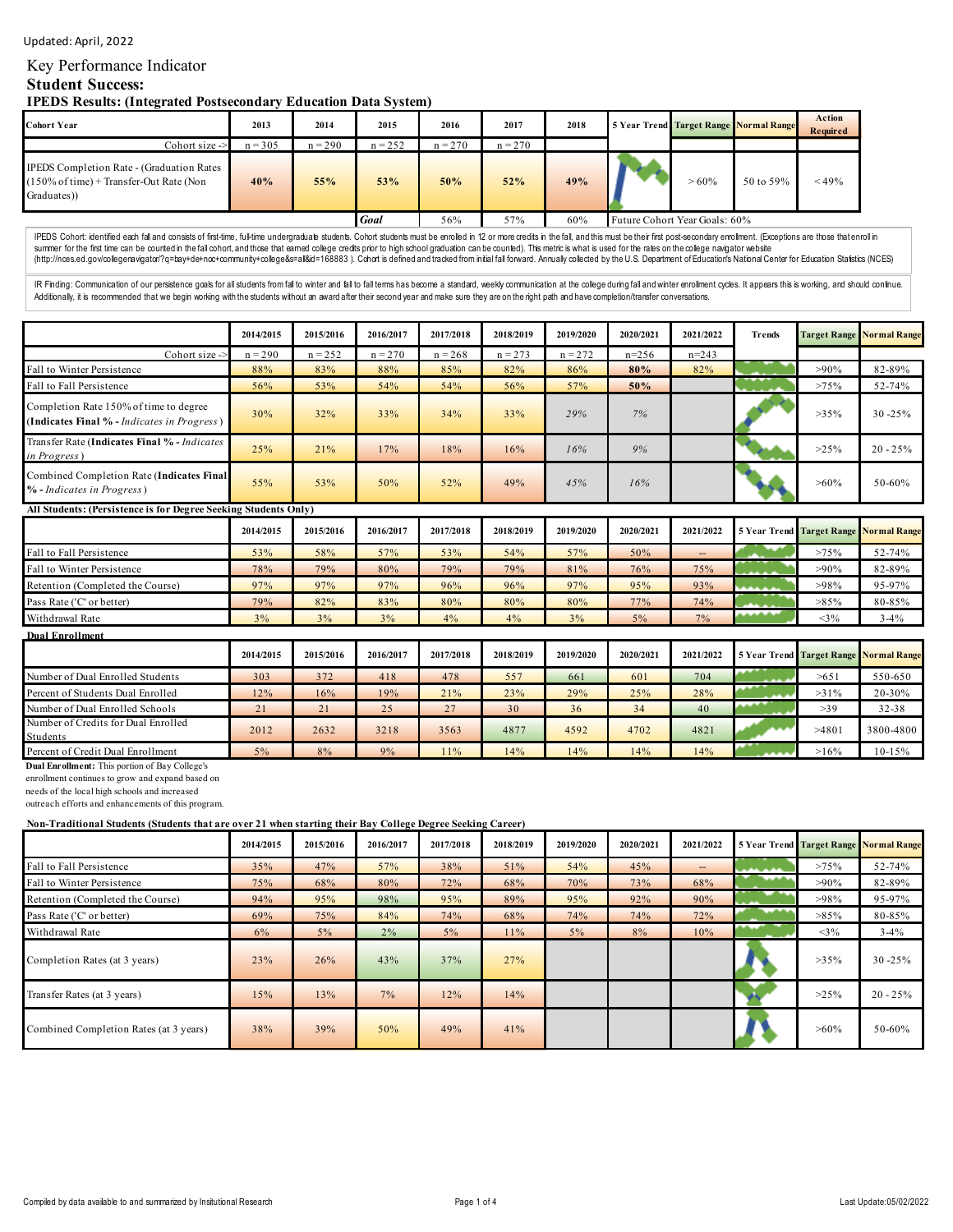| Updated: April, 2022 |  |
|----------------------|--|
|                      |  |

### Key Performance Indicator

#### **Culture of Success:**

|                                                                                                               | 2014/2015 | 2015/2016 | 2016/2017 | 2017/2018 | 2018/2019 | 2019/2020 | 2020/2021 | 2021/2022 |      | <b>5 Year Trend Target Range Normal Range</b> |
|---------------------------------------------------------------------------------------------------------------|-----------|-----------|-----------|-----------|-----------|-----------|-----------|-----------|------|-----------------------------------------------|
| <b>Employee Satisfaction</b>                                                                                  | 3.8       | 3.9       | 3.9       | 4.1       | 4.1       | 4.0       | 4.2       | 4.2       | >4.3 | $3.9 - 4.2$                                   |
| Goal: Increase to 4.0 the satisifaction of:<br>"Communication is good between areas of<br>the College."       |           |           |           | Actual:   | 3.7       | 3.3       | 3.6       | 3.6       |      |                                               |
| Goal: Increase to 4.0 the satisifaction of:<br>"Committees and Teams at the College<br>function effectively." |           |           |           | Actual:   | 3.8       | 3.6       | 3.9       | 3.9       |      |                                               |
|                                                                                                               | 2014/2015 | 2015/2016 | 2016/2017 | 2017/2018 | 2018/2019 | 2019/2020 | 2020/2021 | 2021/2022 |      | <b>5 Year Trend Target Range Normal Range</b> |
| My Position                                                                                                   | 4.1       | 4.1       | 4.0       | 4.2       | 4.1       | 4.4       | 4.2       | 4.2       | >4.1 | $3.8 - 4.0$                                   |
| Immediate Supervisor                                                                                          | 4.0       | 4.2       | 4.2       | 4.2       | 4.4       | 4.4       | 4.5       | 4.5       | >4.1 | $3.8 - 4.0$                                   |
| Presidential Leadership                                                                                       | 3.4       | 3.7       | 3.8       | 4.1       | 4.1       | 3.7       | 4.1       | 4.0       | >4.1 | $3.8 - 4.0$                                   |
| Senior Leadership                                                                                             | 3.4       | 3.6       | 3.7       | 4.0       | 3.9       | 3.5       | 3.8       | 3.9       | >4.1 | $3.8 - 4.0$                                   |
| Board of Trustees                                                                                             | 3.4       | 3.6       | 3.8       | 4.1       | 4.1       | 3.9       | 4.1       | 4.0       | >4.1 | $3.8 - 4.0$                                   |
| Colleagues                                                                                                    | 4.1       | 4.0       | 3.9       | 4.1       | 4.1       | 4.0       | 4.1       | 4.1       | >4.1 | $3.8 - 4.0$                                   |
| College                                                                                                       | 3.8       | 3.9       | 3.8       | 4.1       | 4.1       | 3.9       | 4.1       | 4.1       | >4.1 | $3.8 - 4.0$                                   |
| <b>Working Conditions</b>                                                                                     | 4.0       | 3.8       | 4.1       | 4.2       | 4.2       | 4.1       | 4.3       | 4.3       | >4.1 | $3.8 - 4.0$                                   |
| Benefits                                                                                                      | 4.1       | 4.0       | 4.0       | 4.1       | 4.1       | 4.1       | 4.2       | 4.0       | >4.1 | $3.8 - 4.0$                                   |
| College Employee Practices                                                                                    | 3.3       | 3.5       | 3.4       | 3.6       | 3.7       | 3.9       | 3.9       | 3.9       | >4.1 | $3.8 - 4.0$                                   |
| College Communication                                                                                         | 4.0       | 3.9       | 4.0       | 4.0       | 4.0       | 3.9       | 4.0       | 4.0       | >4.1 | $3.8 - 4.0$                                   |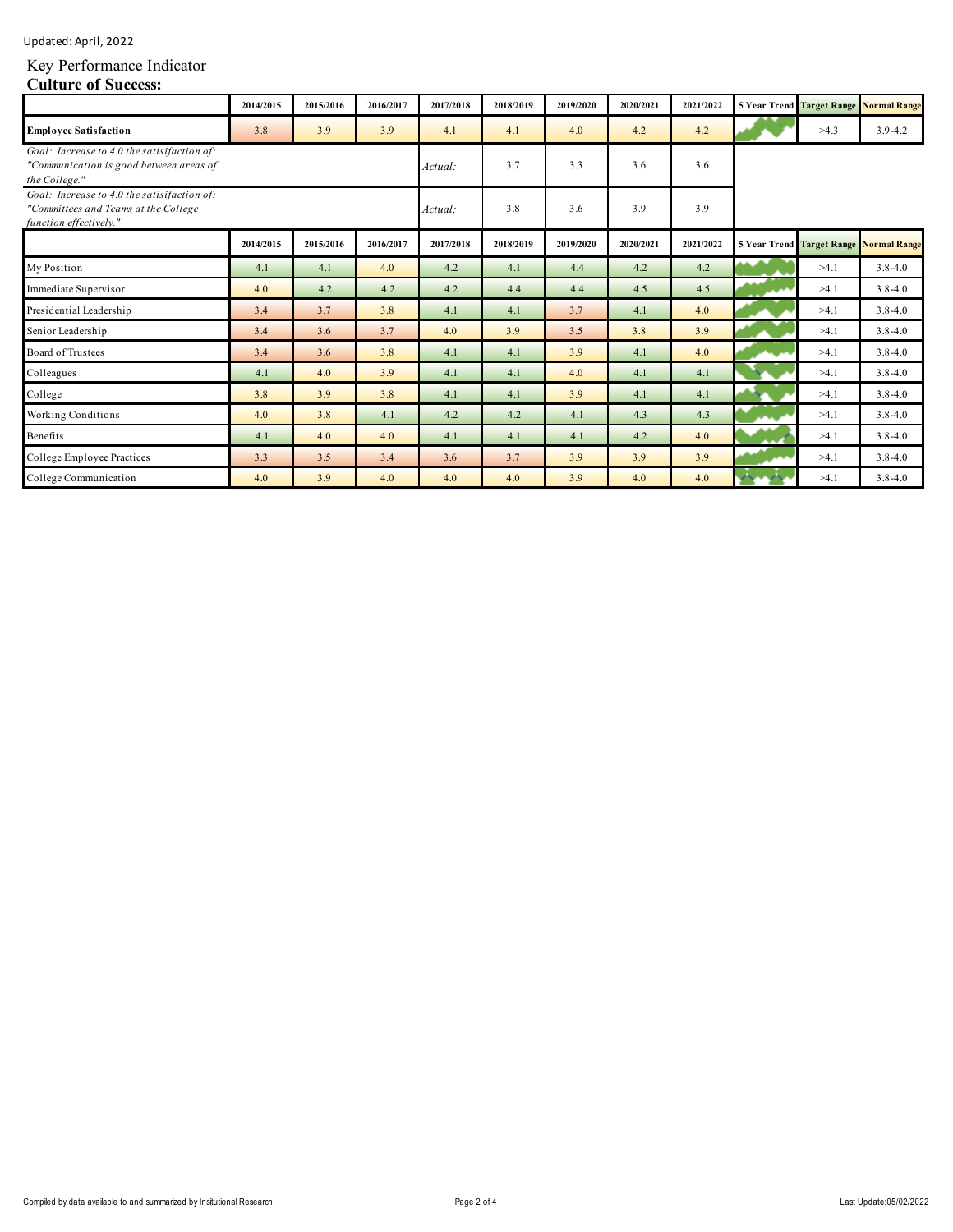Updated: April, 2022

# Key Performance Indicator

## **Community Success:**

| <b>Community Survey</b><br>(Satisfied/Very Satisfied)                    | 2014      | 2015      | 2016      | 2017      | 2018      | 2019      | 2020         | 2021               |         | <b>5 Year Trend Target Range Normal Range</b> |
|--------------------------------------------------------------------------|-----------|-----------|-----------|-----------|-----------|-----------|--------------|--------------------|---------|-----------------------------------------------|
| <b>Total Respondents</b>                                                 | 60%       | 53%       | 61%       | 65%       | 64%       | 67%       | None - COVID | None - COVID<br>19 | $>65\%$ | 55-64%                                        |
| Number of Respondents                                                    | 303       | 240       | 250       | 96        | 314       | 318       | None - COVID | None - COVID<br>19 | >301    | 250-300                                       |
| Not Applicable Responds Removed                                          | 81%       | 85%       | 93%       | 94%       | 94%       | 93%       | None - COVID | None - COVID<br>19 | $>96\%$ | 90-95%                                        |
| Calculated Mean:                                                         |           |           |           |           | 4.40      | 4.40      |              |                    |         |                                               |
| Goal: Increase Community Success from 4.4 to 4.5 by Winter semester 2020 |           |           |           |           |           |           |              |                    |         |                                               |
|                                                                          | 2014/2015 | 2015/2016 | 2016/2017 | 2017/2018 | 2018/2019 | 2019/2020 | 2020/2021    | 2021/2022          |         | <b>5 Year Trend Target Range Normal Range</b> |
| Number of Noncredit Students (Duplicated)<br>M-TEC                       | 1,720     | 1406      | 1546      | 1,945     | 1,090     | 1,021     | 1,067        |                    | >1601   | 1400-1600                                     |